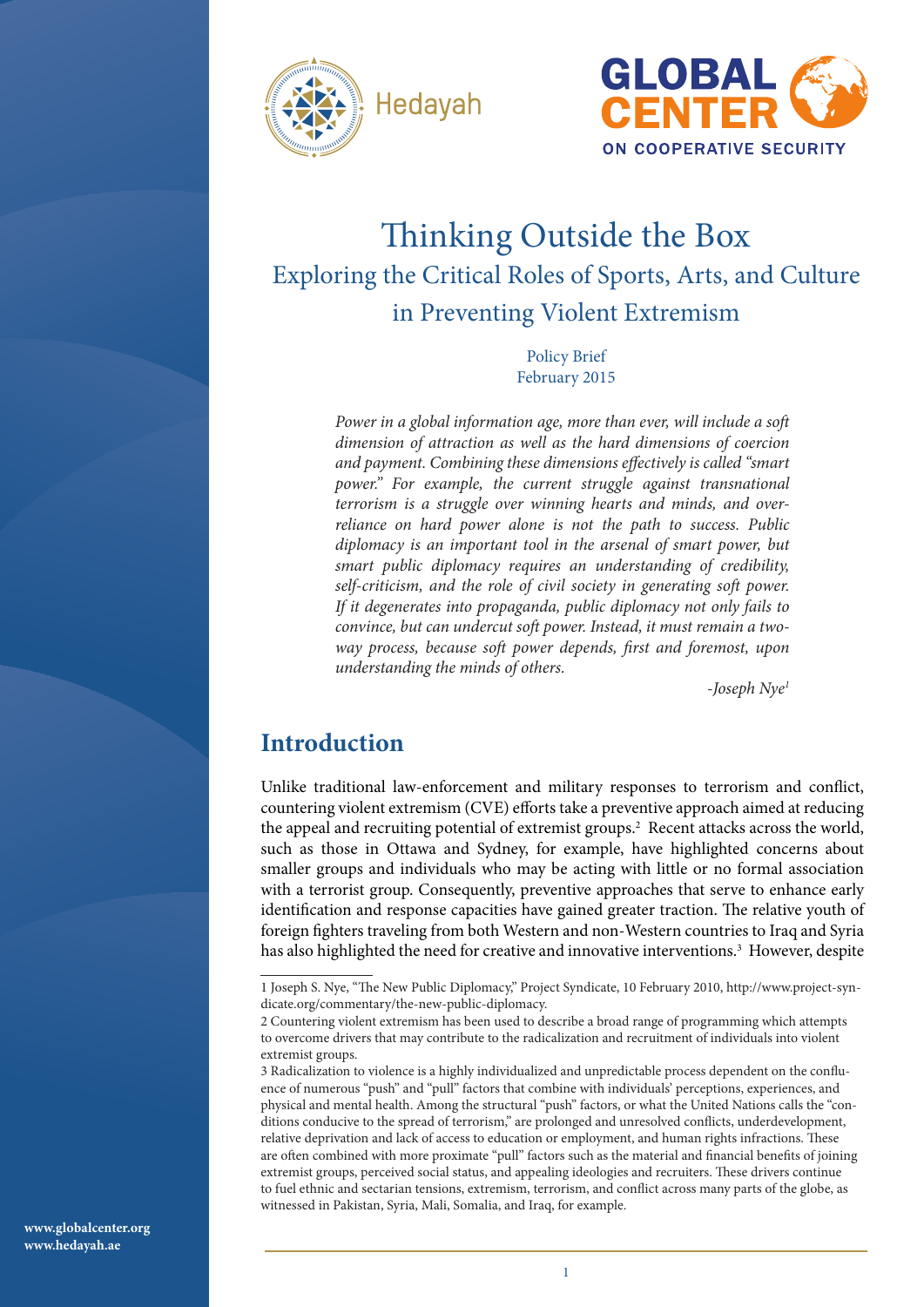the increased emphasis on countering violent extremism by governments and international actors like the Global Counterterrorism Forum (GCTF),<sup>4</sup> preventive approaches have continued to focus on measures associated with criminal justice, law enforcement, and legal responses. The use of sports, arts, and culture is sometimes considered by policymakers and practitioners as too peripheral to security issues and yet extremist groups effectively utilize them in their narratives and recruitment strategies. Efforts to prevent and counter violent extremism have sought increasingly to engage youth, communities, and marginalized groups, including women, and sports, arts, and culture offer much underutilized platforms to address the ideologies and root causes of violent extremism. As the 2015 U.S. National Security Strategy notes, in the long term, such efforts "will be more important than our capacity to remove terrorists from the battlefield."5

To foster a more inclusive discourse on multidimensional approaches to preventing and addressing violent extremism, the Global Center on Cooperative Security and Hedayah, the International Center of Excellence for Countering Violent Extremism, have partnered on a series of workshops to bring together governments, practitioners, and experts to share lessons learned and best practices, as well as to inform the development and implementation of CVE policies and programs. One of these workshops, held at Hedayah in Abu Dhabi in May 2014, focused on the role of sports, arts, and culture in CVE efforts, particularly on the ways they might enhance educational initiatives to directly or indirectly contribute to CVE objectives. The workshop drew on, and complemented, other discussions that focused on the role of education and the roles of families and communities in countering violent extremism and enhancing community resilience, and projects focused on counternarratives and strategic communication, among others.<sup>6</sup>

This brief explores the history of cultural diplomacy and use of sports in conflict situations and draws on discussions at the May 2014 workshop, as well as desk research, to examine relevant lessons learned and good practices for integrating sports, arts, and culture into CVE efforts. It concludes with some practical policy and programming recommendations for policymakers and practitioners focusing on countering violent extremism. It is important to note that sports, arts, and cultural interventions for CVE purposes should take into consideration the local push and pull factors leading to radicalization and recruitment into violent extremism as well as the local context where these policies and programs will be carried out. That is, sports, arts, and cultural programming do not necessarily have to be specifically related to countering violent extremism, but this policy brief outlines ways in which sports, arts, and culture could be effectively integrated into CVE programming.

<sup>4</sup> For example, the adoption of UN Security Council Resolution 2178 and the GCTF's *Hague-Marrakech Memorandum on Good Practices for a More Effective Response to the FTF Phenomenon*, reflects the importance of developing and implementing CVE policies and programming to counter the foreign terrorist fighters (FTF) threat.

<sup>5</sup> White House, *National Security Strategy,* February 2015, http://www.whitehouse.gov/sites/default/files/ docs/2015\_national\_security\_strategy.pdf.

<sup>6</sup> See Wedad Alhassen, Rafia Barakat, Naureen Chowdhury, Ivo Veenkamp, and Sara Zeiger, "The Role of Education in Countering Violent Extremism," Center on Global Counterterrorism Cooperation, Hedayah, December, 2013, http://globalcenter.org/wp-content/uploads/2013/12/Dec13\_Education\_Expert\_Meeting\_Note.pdf; and Rafia Barakat Bhulai, Naureen Chowdhury Fink, and Sara Zeiger, "The Roles of Families and Communities in Strengthening Community Resilience Against Violent Extremism," Global Center on Cooperative Security, Hedayah, May 2014, http://www.globalcenter.org/wp-content/uploads/2013/12/MeetingNote\_FamiliesandCommunities\_FINAL\_May2014.pdf.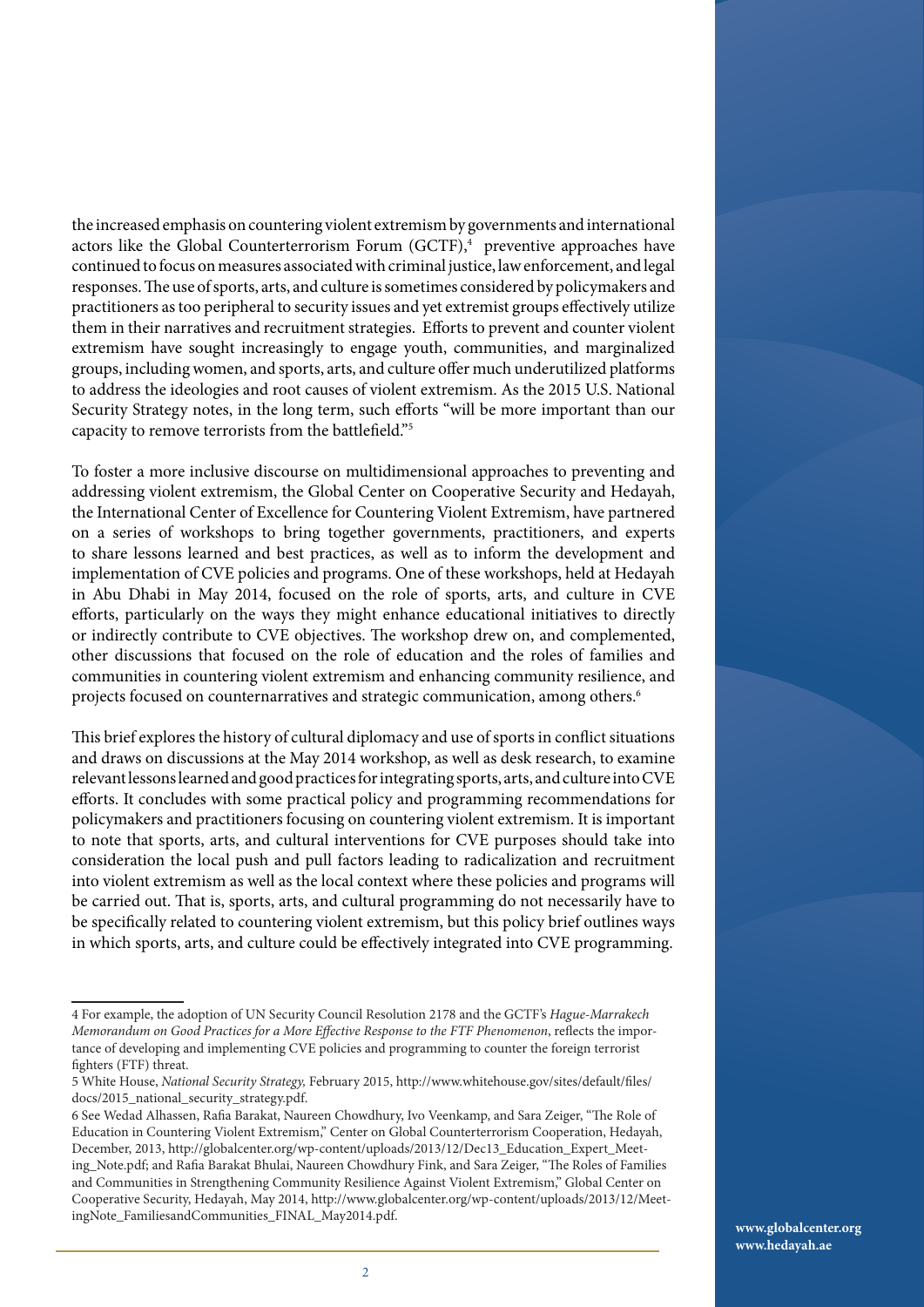#### *Cultural Diplomacy*

The use of the arts and culture to further political, ideological, and religious objectives is hardly a recent phenomenon. For example, medieval and renaissance art is replete with examples of political messaging, and Louis XIV of France skilfully utilized arts and culture to assert control over the nobility. During the Second World War, art and culture symbolized both the ideological and real battlefields between the Allies and the Axis powers. The advent of the cold war fostered the development of cultural diplomacy as a more formalized area of practice. Public and cultural diplomacy campaigns that involved exchanges between artists, writers, and athletes emerged as a tool for building bridges and sustaining relationships between diverse communities and states. According to Cynthia Schneider and Kristina Nelson, "artists, actors, musicians and writers in any culture act as the national conscience, reflecting on society's good and bad points and challenging the status quo."7

The arts and culture have often been means of communicating across political and social boundaries, and progress in architecture, design, and production has long been held up as a testament to social progress. In the nineteenth century, the increasing popularity of world fairs, for example, encouraged the notion of a shared humanity through the assembly of different objects from a variety of cultures into one space. These values were later reflected in the use of art to help counter negative stereotypes of Muslims and promote cross-cultural understanding after the 9/11 attacks.<sup>8</sup> The arts can also provide important channels for positive and constructive expression of ideas and beliefs. In Jordan, for example, drama therapy is used to help Syrian refugees cope with post-traumatic stress, depression, and mental anxiety. As part of this effort, the women refugees put on a production of Euripides' antiwar tragedy, "The Trojan Women," which was successfully performed in Amman and later in Geneva, and also provided the setting for a film documenting the lives of women refugees in Jordan, which debuted at the Abu Dhabi film festival in October 2014.9

Just as the arts and culture can be essential ingredients in strengthening community resilience, they can also be exploited by extremists. For example, the so-called Islamic State of Iraq and the Levant (ISIL)<sup>10</sup> has built up a massive war chest by selling priceless antiquities<sup>11</sup> from Syria even as they destroyed priceless treasures on entering Mosul.<sup>12</sup> Extremists have demonstrated a keen sense of the power of cultural and artistic traditions, often seeking to destroy them as a means of announcing their consolidation of power.

10 The group is also called *Daesh*, shorthand for the full Arabic name a*l-Dawla al-Islamiya fi al-Iraq wa al-Sham*.

11 The United Nations Security Council on 12 February 2015 adopted Resolution 2199 to curb ISIL's access to funding, including through the sale of antiquities

12 Christopher Dickey, "ISIS Is About to Destroy Biblical History in Iraq," July 2014, http://www.thedailybeast.com/articles/2014/07/07/isis-is-about-to-destroy-biblical-history-in-iraq.html.

<sup>7</sup> Cynthia P. Schneider, Kristina Nelson, "Mightier Than the Sword: Arts and Culture in the U.S.-Muslim World Relationship," Saban Center for Middle East Policy at Brookings, June 2008, http://www.brookings. edu/~/media/research/files/papers/2008/6/islamic%20world%20schneider/06\_islamic\_world\_schneider.pdf. 8 Examples of these events include: *Alwan* (mix of music, dance, art exhibits, film screenings, etc.), *ArtEast* (Middle Eastern film and visual arts), and *Without Boundary*, which was held at the Museum of Modern Art (MoMA) in 2006 featuring contemporary artists from the Islamic world.

<sup>9 &</sup>quot;Syria: The Trojan Women," http://www.syriatrojanwomen.org; and Sophie Spencer, "'Queens of Syria' Documentary Makes Its Debut at the Abu Dhabi Film Festival," iloubnan.info, October 2014, http://www. iloubnan.info/artandculture/84321/Queens-of-Syria-documentary-makes-its-debut-at-the-Abu-Dhabi-filmfestival.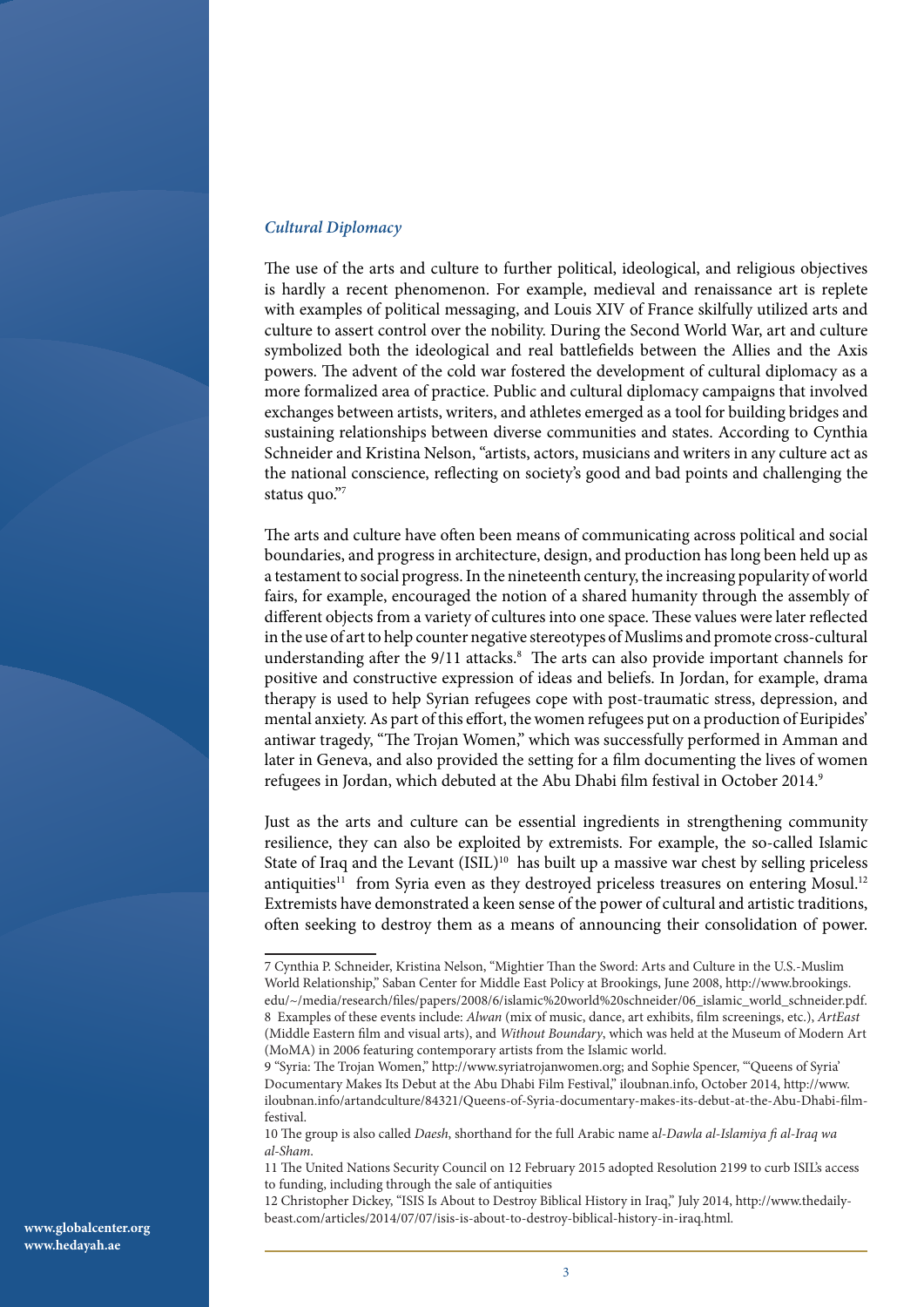Other examples include the Taliban's destruction of the Bamiyan Buddhas in Afghanistan, the Khmer Rouge's campaign to eliminate of all forms of culture, literacy, and art in Cambodia, and Boko Haram's rejection of Western education. On these principles, extremists tried to remove music and culture from Mali as they took control of territories in the North. On the other hand, arts and culture have also been used by extremists as a method to persuade potential recruits to join their organizations. For example, the Taliban have recorded and distributed cell phone ringtones with songs endorsing their cause in Afghanistan and German rapper Denis Cuspert (also known as "Deso Dog") has reportedly put his communications skills to use to recruit foreign jihadists.<sup>13</sup> It could even be said that symbols such as flags, slogans, and other memorabilia create a "culture" of violent extremism.14

There is an opportunity to challenge the legitimacy of violent extremists and counter their narratives by drawing on local cultural and artistic traditions that in many instances reflect a more tolerant and syncretic society. Although the post–cold war era saw a diminution in the resources and funding for such programs, the emergence of countering violent extremism as a field of practice raises questions again about the impact and potential of such programs in addressing contemporary security challenges. However, it is important to emphasize that cultural diplomacy and countering violent extremism are distinct practices with particular objectives, though the former offers a number of important lessons learned for current efforts.

#### *Sports*

Like cultural diplomacy, sports have long been considered valuable for fostering communications and building bridges between communities in conflict. For example, an organization called Cross Cultures Project Association uses Open Fun Football Schools (OFFS) in the Balkans, Caucusus, Central and Eastern Europe, and the Middle East to bring communities together to play football in an effort to build closer bonds and promote cooperation. At the policy level, the United Nations Office on Sport for Development and Peace argues that sports can overcome conflict and social tension and "promote peace, tolerance and understanding by bringing people together across boundaries, cultures and religions."15

Leading sports authorities have also proven to be important advocates for the use of sports to promote social cohesion and violence reduction and to contribute to conflict prevention and mitigation. For example, World Sport Chicago used sports to deliver Cognitive-Behavioral Therapy techniques to youth in an area in Chicago prone to gang violence—a program that resulted in reduced dropout rates and violent-crime arrests in that locale.16 A Brazilian program, *Luta Pela Paz* (Fight for

<sup>13 &</sup>quot;German Rapper is ISIS Propaganda Mastermind Recruiting British Jihadists," RT, 10 November 2014, http://rt.com/uk/203967-isis-cuspert-german-britons.

<sup>14</sup> For example, there were reports of ISIL sweatshirts being sold online in June 2014. See http://www.vocativ.com/world/iraq-world/can-now-buy-isis-hoodie-online.

<sup>15</sup> United Nations, "Sport for a Better World: Report of the International Year of Sport and Physical Education 2005," http://www.toolkitsportdevelopment.org/html/resources/20/2066E73C-CFEF-4FA9-9345- C9E6FED8D7D2/Report%20IYSP%202005.pdf

<sup>16</sup> Sara Heller, Harold A. Pollack, Roseanna Ander, and Jens Ludwig, "Preventing Youth Violence and Dropout: A Randomized Field Experiment," National Bureau of Economic Research, May 2013, http://www.nber. org/papers/w19014.pdf?new\_window=1.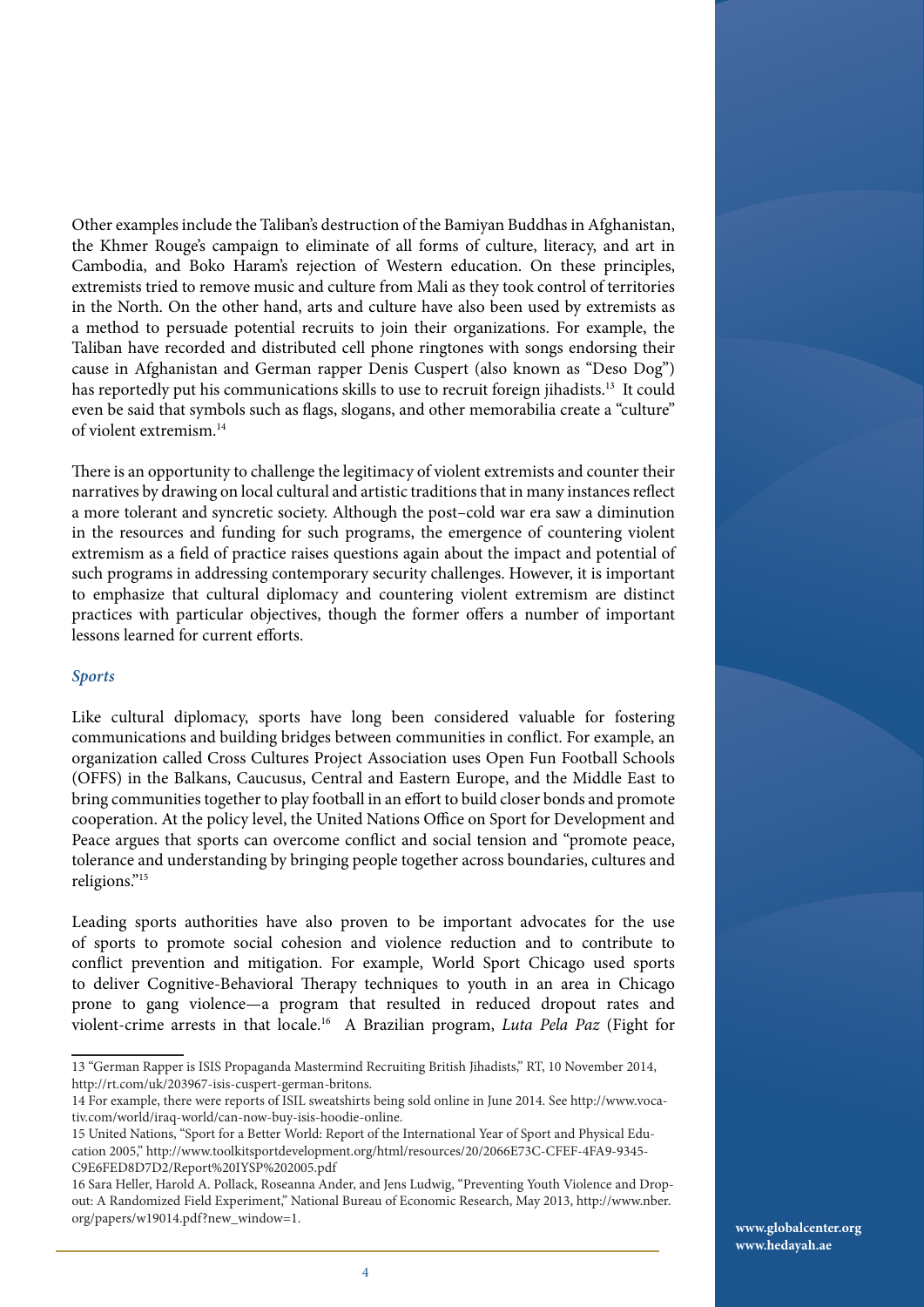Peace), used boxing to channel aggression and provide a safe environment for youth ages seven to 25 to overcome community tension related to drug violence.<sup>17</sup> The use of sports has also been promoted in rehabilitation programs for offenders and as an essential element in many urban regeneration projects aimed at reducing youth crime, which many agree is a cost-effective alternative to prosecution and detention. Studies have found that participating in community-based sports programs helps to reduce antisocial behavior and promotes skills-building.18

These elements have been highlighted in the work of some sports figures that have established philanthropic initiatives to promote peace and positive counternarratives. The Sanneh Foundation, established by former football player Tony Sanneh, supports positive activities for urban youths and has operated in affected communities such as Haiti. With the increased recognition of these benefits, "sport, development, and peace" has become an important component of many corporate social responsibility programs, such as those undertaken by Nike and Coca-Cola, for example.19 Relating these experiences to countering violent extremism, sports offer an opportunity for young people to develop a new lexicon of common objectives, foster cooperation and sportsmanship, promote respectful competition, and learn to confront conflict without aggression.

### **Sports, Arts, and Culture in CVE Discourse**

While CVE measures have to date remained disproportionately focused on lawenforcement and criminal justice measures, the roles of sports, arts, and culture have increasingly been raised as part of a comprehensive approach to preventing and countering violent extremism. For example, the European Commission recommended to the European Parliament in January 2014 that sports be included in broader education efforts to build resilience against violent extremism.<sup>20</sup> Furthermore, the Organization for Security and Co-operation in Europe (OSCE) suggests that the arts and sports can be used as civic or community engagement tools, particularly in terms of community policing to prevent violent extremism<sup>21</sup> and through youth engagement to counter violent extremism that leads to terrorism (VERLT).<sup>22</sup> Additionally, the GCTF highlighted the importance of sports, arts, and cultural approaches in effective CVE programming, particularly when integrated into a broader, comprehensive strategy for education and countering violent extremism. The *Abu Dhabi Memorandum on Good Practices for Education and Countering* 

20 European Commission, "Preventing Radicalisation to Terrorism and Violent Extremism: Strengthening the EU's Response," January 2014, http://ec.europa.eu/dgs/home-affairs/e-library/documents/policies/crisis-and-terrorism/radicalisation/docs/communication\_on\_preventing\_radicalisation\_and\_violence\_promoting\_extremism\_201301\_en.pdf.

21 Organization for Security and Co-operation in Europe, "Preventing Terrorism and Countering Violent Extremism and Radicalization that Lead to Terrorism: A Community-Policing Approach," February 2014, http://www.osce.org/atu/111438?download=true.

22 Organization for Security and Co-operation in Europe, "Youth Engagement to Counter Violent Extremism and Radicalization that Lead to Terrorism: Report on Findings and Recommendations," October 2012, http://www.osce.org/atu/103352?download=true.

<sup>17</sup> Sport for Development and Peace International Working Group, "From the Field: Sport for Development and Peace in Action," 2007, http://assets.sportanddev.org/downloads/from\_the\_field\_full\_doc.pdf. 18 Richard Giulianotti, "The Sport, Development and Peace Sector: A Model of Four Social Policy Domains," *Journal of Social Policy* 40 (2011): pp. 757–76. However, it should be noted that the success of these programs may be limited in communities where resistance to such programming runs high, whether due to lack of information, access, or cultural sensitivities. 19 Ibid.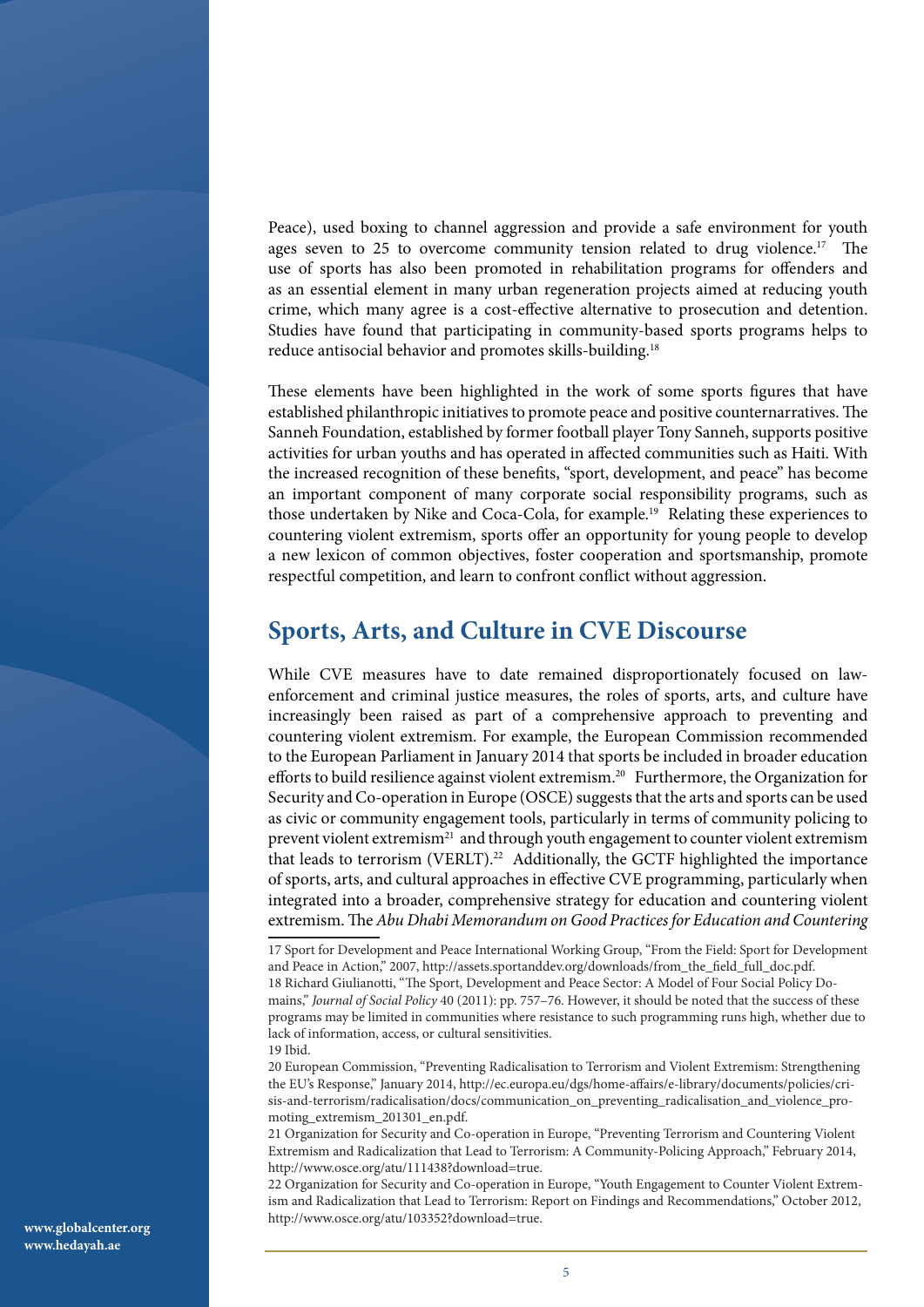*Violent Extremism*, adopted at the September 2014 GCTF Ministerial Meeting, suggests that sports, arts, and cultural programs can "build secondary effects of CVE programs, especially in a youth population."23

The following sections explore some of the opportunities and challenges for sports, arts, and cultural programming in CVE initiatives, and offers some recommendations for CVE policymakers and practitioners to consider as part of their efforts to strengthen community resilience and engage youths.

#### **What are the potential opportunities for incorporating sports, arts, and culture into CVE programming?**

#### *Providing a platform for resonant messaging*

Not only do sports, arts, and culture provide compelling alternative narratives themselves, they also offer a creative lexicon that can be used to develop messaging and communications that resonate with local audiences and draw on context-specific histories, stories, arts, or traditions, all while ensuring the message is locally relevant.<sup>24</sup> In many instances, careful use of cultural heritage can itself also provide powerful counternarratives. CVE efforts focused on messaging are more likely to be well received and effective if they develop organically. For example, with support from private funders and international donors, the Malian government is undertaking a Timbuktu Renaissance project that includes the establishment of a university and the revival of its *Festival au Desert*, which celebrates traditional Tuareg music and showcases world music.25

#### *Underscoring commonalities rather than differences*

Sports, arts, and culture offer a valuable means of talking about differences and diversity, and of underscoring common histories, experiences, and hopes for many people. At the Abu Dhabi meeting, participants agreed that drama and the arts can provoke critical thinking and discourse on shared histories and experiences that may cross political boundaries. They also discussed cases in which sports allowed the children of immigrants to develop positive relationships in schools even when they did not speak the same language as their peers. Sports can also be a powerful uniting force, for example, after the Afghanistan National Football Team's surprise and historic victory in the South Asian Football Federation Championship in 2013, an Afghan journalist reported that "the skyline of Kabul city was lit with gunfire to celebrate the victory. This time, the barrage

<sup>23</sup> Note that the May 2014 workshop held in Abu Dhabi contributed to the drafting and development of the good practices in the *Abu Dhabi Memorandum* framework document. See Global Counterterrorism Forum, "Abu Dhabi Memorandum on Good Practices for Education and Countering Violent Extremism," https:// www.thegctf.org/documents/10162/159880/14Sept19\_GCTF+Abu+Dhabi+Memorandum.pdf. 24 A broad range of initiatives have already been undertaken to challenge extremist ideologies and narratives. The Institute for Strategic Dialogue categorized these as 1) Government Strategic Communication

<sup>(</sup>includes messaging about government activities and policies, raising public awareness); 2) Alternative narratives (focus on positive messaging); and 3) Counternarratives (directly challenge or discredit extremist messages). See Rachel Briggs and Sebastien Feve, "Review of Programs to Counter Narratives of Violent Extremism: What Works and What Are the Implications for Government?" Institute for Strategic Dialogue, July 2013, http://www.strategicdialogue.org/ISD\_Kanishka\_Report.pdf.

<sup>25</sup> Charlie English, "War-Torn Mali Plans to Build University in Timbuktu," *Guardian*, 21 October 2014, http://www.theguardian.com/world/2014/oct/21/mali-plans-university-timbuktu-sahara-bono-tuareg.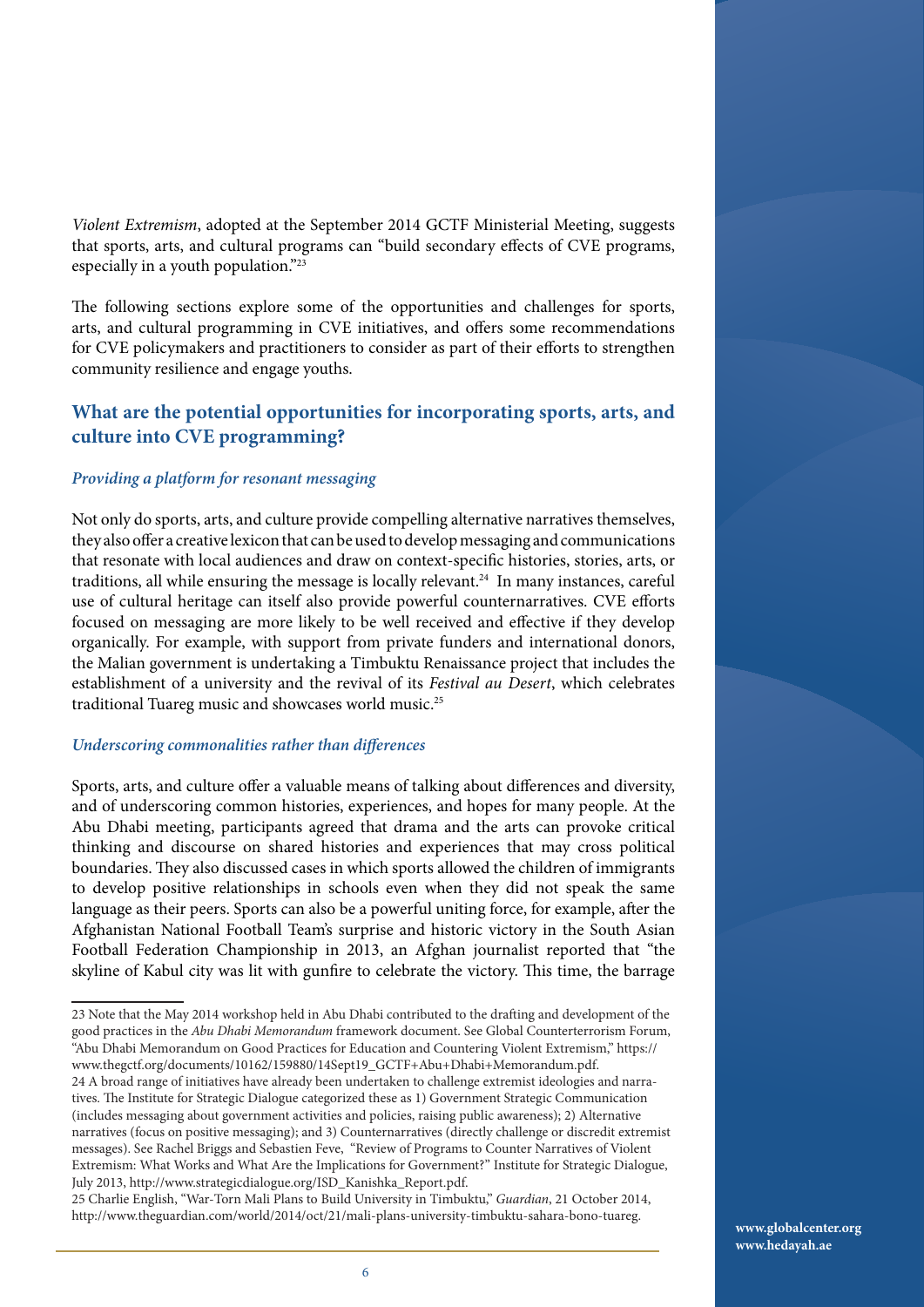of bullets that went up in the misty Kabul air conveyed the message of joy and peace, not war and mayhem. It brought the entire country together as they raised the toast for their champion team."26

#### *Facilitating a non-securitized discourse*

Sports, arts, and culture also offer an entry point into communities, providing a counteror alternative narrative that is distanced from the traditional securitized discourse of counterterrorism and law enforcement, and can be led by grassroots organizations. For example, a musician at the workshop described how the experience of making and learning about music in Afghanistan helped to build understanding among divided communities and foster an environment in which all participants were equal, with an emphasis on listening and exchanging ideas. Another example from Kenya utilized local song and dance as well as sporting activities as a way to initiate dialogue about challenges like al-Shabaab among community members. Western governments, such the United Kingdom and United States, have employed "hip hop diplomacy" through support to Muslim organizations to produce hip-hop concerts featuring rappers who offer "mainstream interpretations" of Islam, while promoting positive images of the rappers' countries.<sup>27</sup>

#### *Empowering youth, women, and marginalized communities*

Sports, arts, and culture provide valuable opportunities to engage youth, women, and communities. They can also help develop alternative, positive means of understanding and addressing grievances and tensions that can contribute to support for violent extremism. Practitioners at the workshop shared stories of youth theater groups in Kenya, for example, which have created spaces for young people to engage in discussions with the police, or to develop activities and skills-building exercises that can engage youths who might otherwise be attracted to joining al-Shabaab. In many instances, such activities also create opportunities for marginalized communities, including girls and women, to participate in community activities, though it was noted that this needs to be done with respect to local traditions. For example, participants shared that in some contexts, although it was difficult to persuade young girls to join sports activities, their participation was helped by the provision of suitable equipment and segregated games.

Empowerment could also come through entrepreneurial opportunities, as is the example of a program in Uganda where women are the primary creators of fashionable jewelry sold in the United States and use their savings to start their own businesses. The women are in many cases former victims of violence and conflict, and participation in the initiative not only offers them a means of accessing social and medical assistance for themselves and their families, but also gives them the skills and opportunities to develop independent businesses and generate their own income. Such programs underscore valuable lessons learned that can inform efforts to rehabilitate extremist fighters or support victims of terrorism and thereby delegitimize extremist groups.

<sup>26</sup> Saer Zaland, "Bend it Like Afghans for Peace," *Afghan Zariza*, http://www.afghanzariza.com/magazine/ magazinedetail/bend-it-like-afghans-for-peace#.

<sup>27</sup> Hisham Aidi, "Hip-Hop Diplomacy: U.S. Cultural Diplomacy Enters a New Era," Foreign Affairs, April 2014, http://www.foreignaffairs.com/articles/141190/hisham-aidi/hip-hop-diplomacy.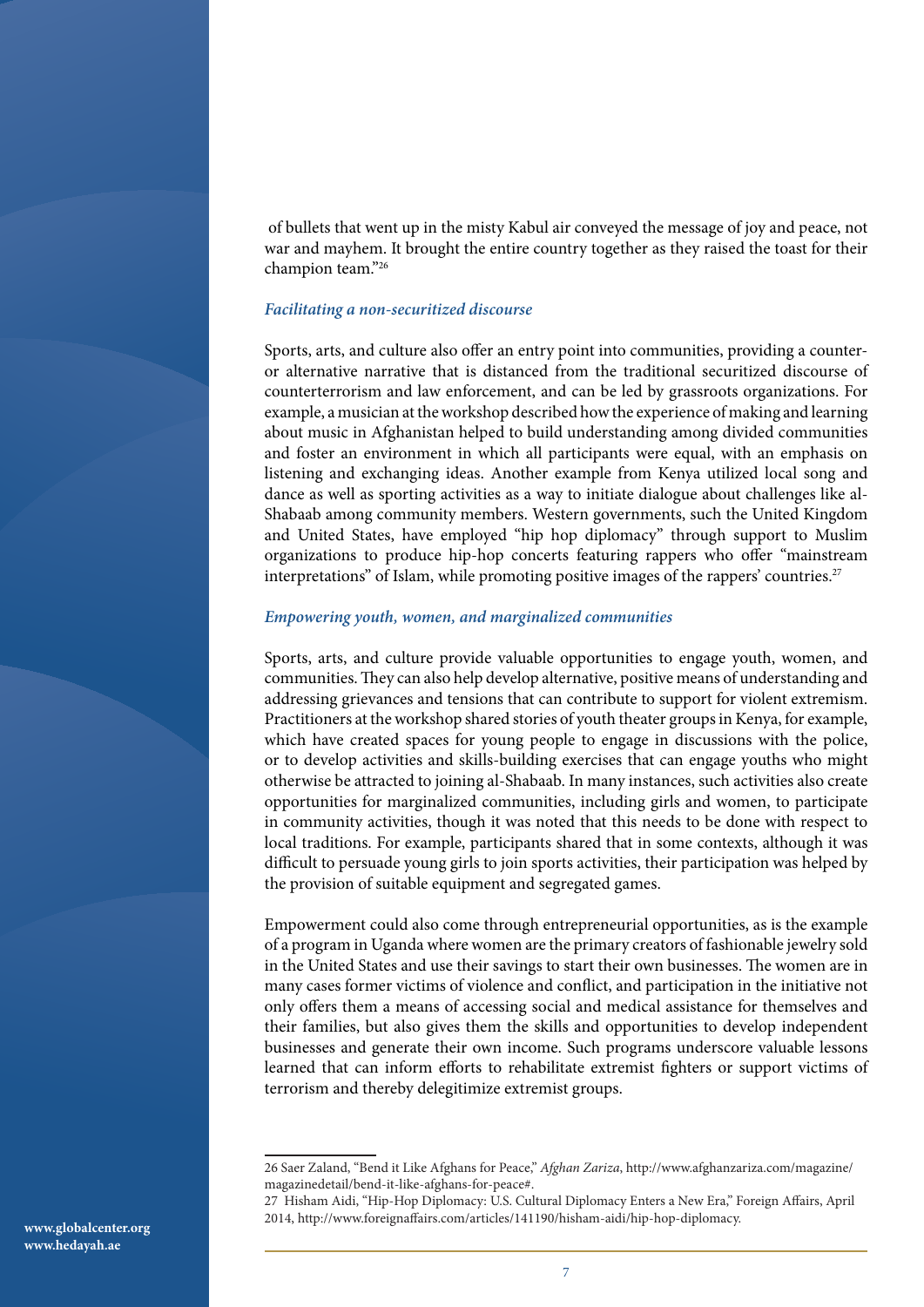#### *Engaging the private sector*

Private sector actors may be best placed to support and promote sports, arts, and cultural programs and activities and provide the materials and platforms needed for these initiatives to reach broader local audiences. For example, meeting participants shared about production companies that develop television and radio programming for youth and children. While the primary objective is to entertain and capture a market, such programming includes important messages about values, such as tolerance and the respect for the rule of law, and highlights positive aspects of cultural differences, drawing on the success of earlier programs like "Meena," created by the UN Children's Fund (UNICEF).<sup>28</sup> Additionally, shows like "Burka Avenger" in Pakistan promotes female education and polio vaccinations, for example, while emphasizing the negative effects of extremism on national development.29 In Jordan, Aranim Media Factory produces comic books and social media games that provide Arab youth with positive role models and messaging.

Corporate entities are also in a position to provide sporting supplies and support the development of venues, teams, and materials to help create sports programs. This is especially important as companies are increasingly interested in corporate social responsibility and in developing and maintaining security in places where they are investing a great deal of resources. Moreover, in many cases, corporate actors have the funds and resources to conduct sophisticated audience analysis, content research and development, and evaluations that shed light on reach and impact, which can better inform policies and practice.

Increasingly the roles of the private sector and corporations are recognized by international actors, for example, through efforts to enhance public-private partnerships in counterterrorism efforts. Another example is the UN Secretary-General's Special Representative on Business and Human Rights (2005–2011), who focused on developing a framework for engaging corporate actors in enhancing their commitments to human rights and social responsibility.<sup>30</sup> More recently, Google has been helping the Malian government digitize its Timbuktu manuscripts and film the city to create a "Google Street View" where, for a fee, users will be able to see the manuscripts and virtually visit the mosques and monuments in a city that is considered to be the "centre of Islamic learning from the 14th to 16th centuries."31

#### **What are the practical challenges of incorporating sports, arts, and culture into CVE programming?**

#### *Difficult to evaluate*

For many practitioners working in the areas of sports, arts, and, culture, measuring

30 Business and Human Rights Resource Center, "UN Secretary-General's Special Representative on Business and Human Rights," http://business-humanrights.org/en/un-secretary-generals-special-representative-on-business-human-rights.

31 English, "War-Torn Mali Plans to Build University in Timbuktu."

<sup>28</sup> Meena, a nine-year-old female cartoon character, was created to raise awareness about education, health, and gender equality. See UNICEF, "Meena Communication Initiative," n.d., http://www.unicef.org/rosa/ media\_2479.htm.

<sup>29</sup> See "Burka Avenger," n.d., http://www.burkaavenger.com.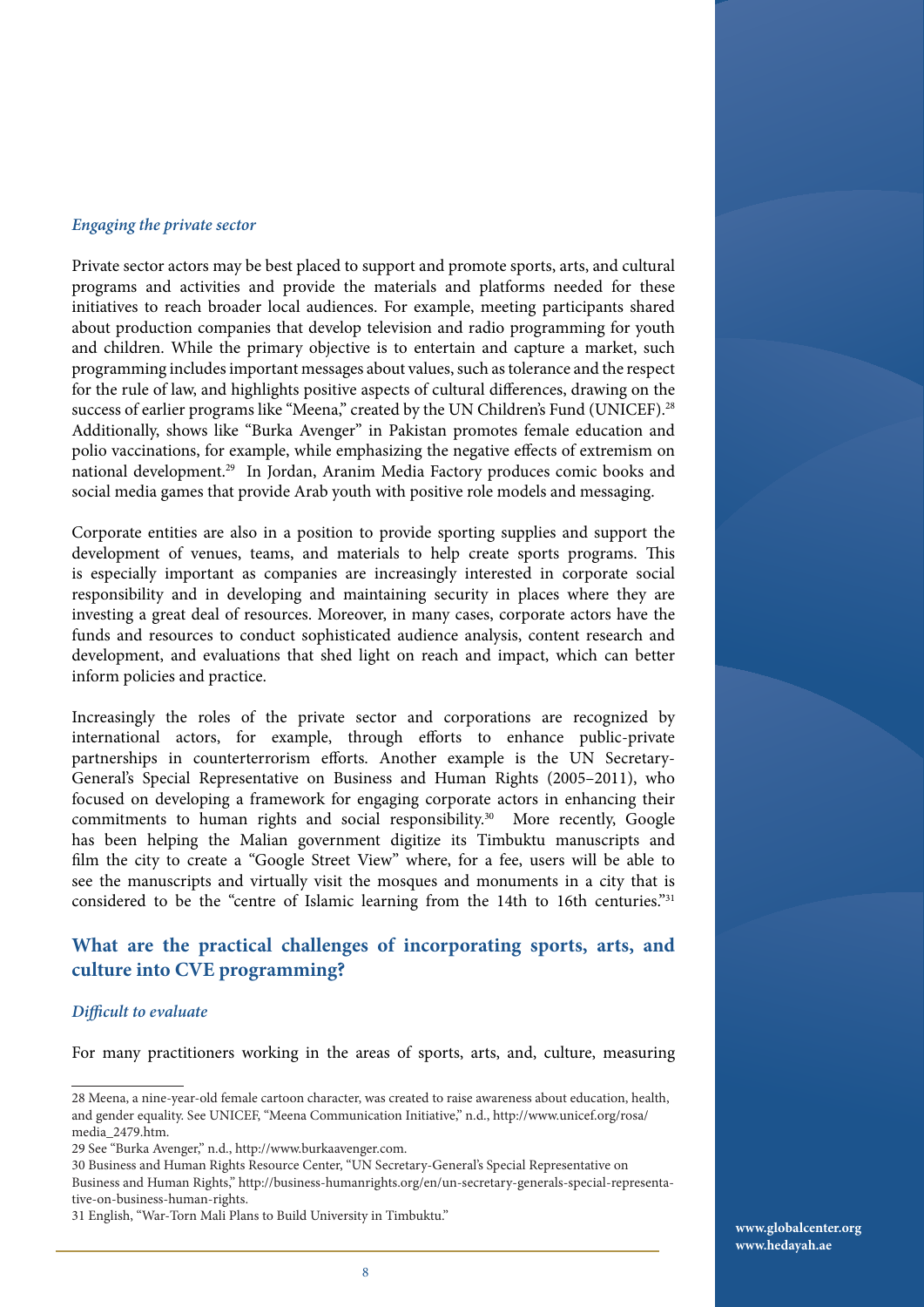the impact of their programs has been a difficult issue.<sup>32</sup> This was clear among many government officials and CVE practitioners who expressed concern that the inability to develop clear and quantifiable data about the impact of cultural and sports initiatives on CVE and security issues had a negative impact on the resources and funding available for such projects. These concerns are closely tied to the question of whether cultural diplomacy serves to promote or protect specific national interests, or to facilitate the exchange of culture for its own sake. It was noted that preventive engagement, including countering violent extremism, often took place along a different timeline from law enforcement measures, which were more geared to respond to immediate threats. Law enforcement measures are also evaluable—it is easy to identify whether targets had been captured or impeded. Unlike these tactical interventions, prevention is a strategic process where results are often only visible in the medium to long term, going beyond many funding cycles and government administration tenures, which hinders continuity. Evaluation under these conditions, especially in cases where there are no dedicated funds for monitoring and evaluation, can be particularly elusive and challenging.

#### *Preference for military or law-enforcement initiatives*

It was widely acknowledged among officials and practitioners that there is sometimes a disconnect between government policies and actions and the messaging campaigns, and that "hard power" measures sometimes make it difficult to optimize the use of "soft power" approaches. Military interventions, law enforcement measures, or tactics and other actions taken by states can appear contrary to some of the CVE messaging efforts. At the workshop participants shared that audiences in local communities can be sensitive to these gaps between messaging and action—the "say-do gap"—and that while sports, arts, and culture may be used to foster positive impressions, they cannot undo or compensate for some of the negative effects of some security measures or militarized interventions. Moreover, it was noted that military and law-enforcement measures can even contribute to extremist narratives of injustice and persecution, and drum up recruits and sympathy by those who might not be otherwise inclined toward extremist ideologies. What is important in the menu of options for preventing violent extremism is to develop a balanced approach that includes traditional military and law-enforcement responses that are complementary to CVE programs and policies, including those that include sports, arts, and culture.

#### *The security-development-culture divide*

Countering violent extremism differs from more traditional counterterrorism strategies not only in its preventive nature but also in working with a broad spectrum of practitioners from fields not usually associated with security as part of an effort to address the underlying drivers of violent extremism. Although positive strides have been

<sup>32</sup> Ditchley Foundation, "Cultural Diplomacy: Does it Work?" March 2012, http://www.ditchley.co.uk/ conferences/past-programme/2010-2019/2012/cultural-diplomacy. According to the conference report, "Government willingness to fund cultural diplomacy was, unfortunately, closely linked to the fraught issue of measuring its impact. Cultural diplomacy was inherently a messy business, with uncertain outcomes. Reliable numbers could not be put on such intangibles, and the effort was doomed to fail. Even when using public opinion surveys, with a baseline established before a particular event or campaign, it was impossible to be sure of causal links, given the myriad of influences which operated on people. Qualitative assessment and analysis was the best that could be hoped for, for all the weaknesses of such essentially subjective judgments."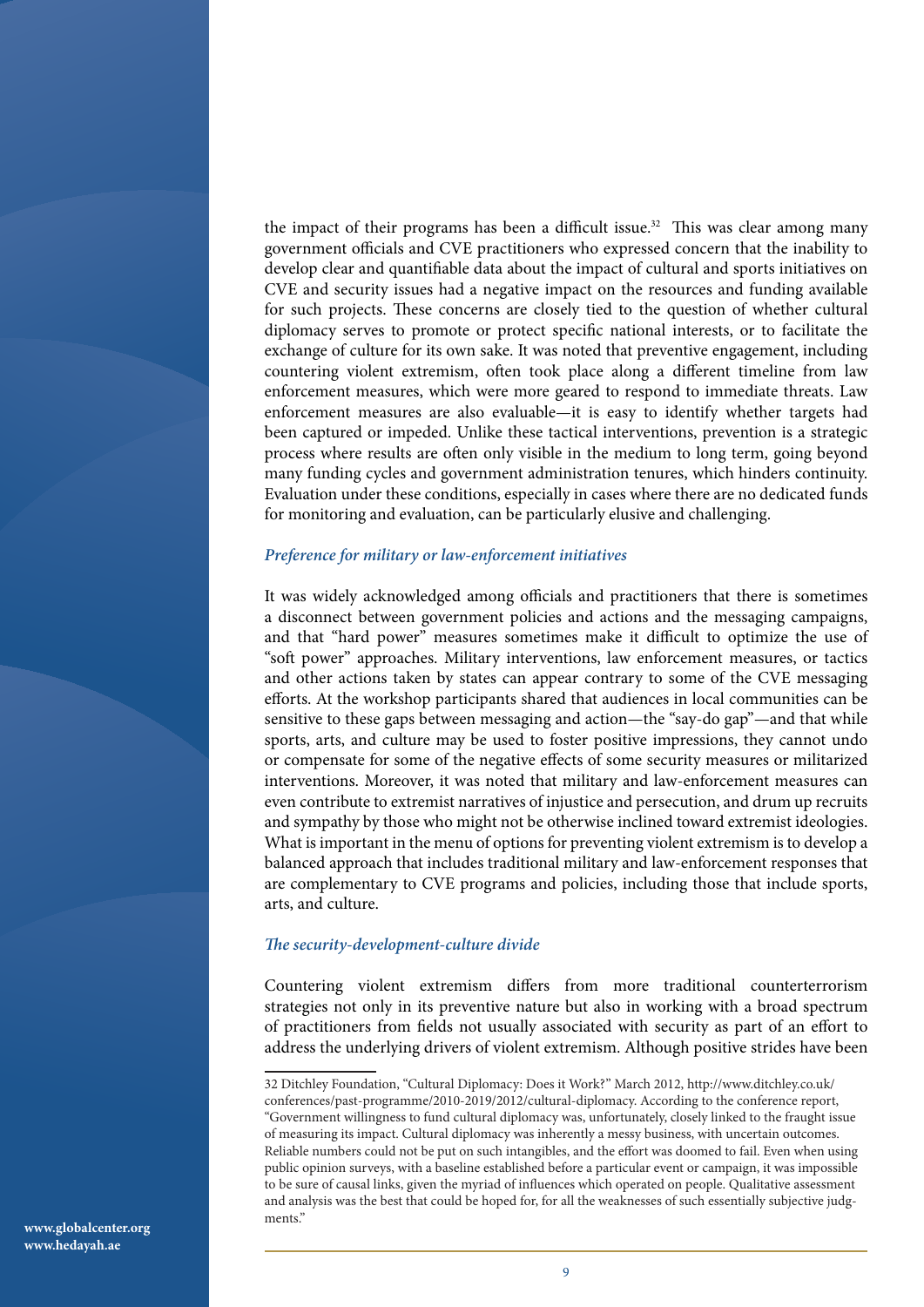made in recent years by focusing on areas of convergence between experts focused on security, development, humanitarian engagement, and culture, there remain tensions between these communities that limit the scope for interaction. In some part, this has been attributed to bureaucratic inertia and interdepartmental silos. In other cases, there is wariness that association with security objectives will endanger programs and personnel associated with countering violent extremism, and on the other side, that such initiatives dilute the security imperative.

#### *Protecting the credibility of interlocutors*

Resonant and effective CVE messaging depends largely on having credible interlocutors who are closely associated with the community or region, such as teachers, religious counselors, community leaders, or cultural figures. There has been widespread agreement that in most cases, governments are not the most effective or credible voices when it comes to counter- or alternative messaging (unless governments are taking on the role of explicitly explaining government policy). Many governments recognize these challenges and discreetly support CVE initiatives to avoid compromising the credibility of interlocutors. This is particularly important as extremists often take advantage of instances where interlocutors are perceived to be promoting a certain agenda or acting on behalf of the government to promote their own agenda and narratives. When sports, arts, and cultural programs for CVE purposes are heavily based in community organizations, protecting the credibility of the actors on the ground becomes exceedingly important.

At the same time, it is important that civil society actors and others working at the community level have enough trust in local authorities to discuss their concerns and seek assistance on matters related to their security. Building that trust would enable citizens to feel more comfortable alerting authorities about possible threats to the security of their own community from extremists. It will require a concerted effort from governments to develop community outreach by police and other frontline officials to establish and reinforce ethical policies, procedures, and conduct to demonstrate acknowledgment of their duty to serve and protect the public.

#### *Soft targets*

Although sports, arts, and culture can be a uniting force, it was also acknowledged that in some cases they may contribute to divisiveness and tensions, and that they might also provide soft targets for extremist groups, especially if they are seen to symbolize what the groups oppose. The examples of attacks on schoolgirls in Nigeria, the destruction of schools and markets in Pakistan, attacks on World Cup audiences in Kenya and Uganda and on NGO activities and festivals in Bangladesh, for example, highlight the vulnerability of these events and groups.

### **Recommendations**

The recommendations below reflect the research for this brief and the discussions in Abu Dhabi and elsewhere, and include a number of key ideas for national, regional, and international actors on incorporating sports, arts, and culture into efforts to prevent and counter violent extremism and terrorism.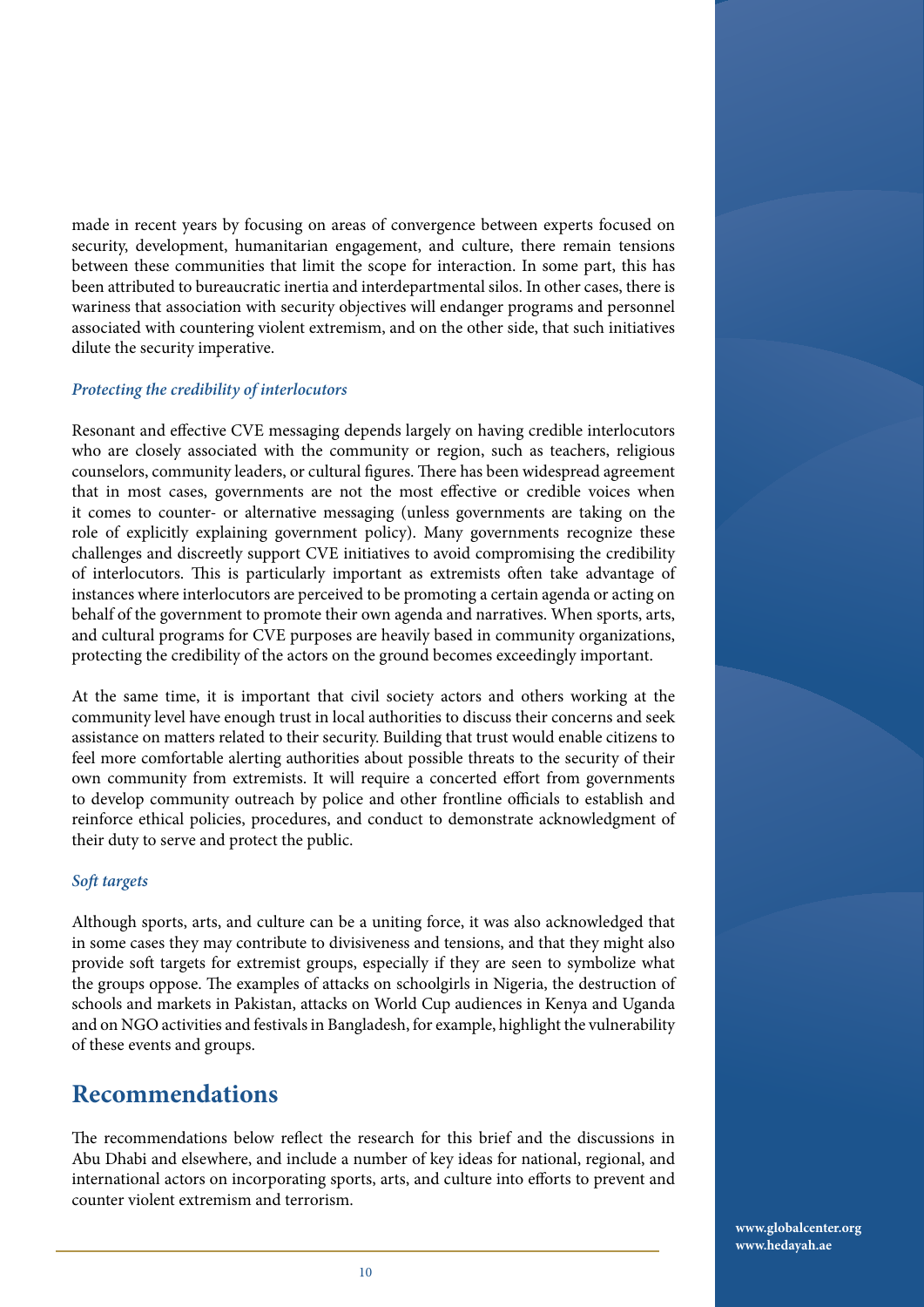#### *1. Increase support for civil society actors in sports, arts, and cultural programming for countering violent extremism.*

The global scope of CVE engagement would benefit from a multilateral diplomacy fund that would engage civil society actors who play an important role in sports, arts, and culture, including educators, athletes, foundations, nongovernmental organizations, and cultural organizations. The recently launched GCTF initiative, the Global Community Engagement and Resilience Fund (GCERF), may be one mechanism for increasing support for civil society groups to undertake CVE engagement using sports, arts, and culture.

#### *2. Increase support for initiatives to make sports and arts facilities safe and build trust.*

This support should focus on improving the professionalization of frontline officials and provide continual training and education on how to foster and build trust with communities so that officials gauge and improve public perceptions, and ensuring the safety of sports and arts facilities could be important confidence-building measures. Education and support for regular community outreach and undertaking programs to ensure that sports facilities are safe should be an integral part of this support.

#### *3. Engage the private sector and foundations.*

Deepen dialogue and increase collaboration with private sector actors in the fields of sports, arts, and culture. This could be done, for example, through the convening of multi-stakeholder events that bring together government, civil society, and private sector actors to generate CVE programming ideas that incorporate sports, arts, and culture.

*4. Provide funding for deliberate sports, arts, and cultural programming.*  For sports, arts, and culture to have a visible impact on social cohesion, they need to be strategically implemented with a deliberate focus on CVE-related outcomes. That is, the benefits of sports would not be optimized simply by gathering people to play, but by crafting a program that fosters a collaborative team spirit, promotes dialogue, and provides individual support. Likewise, simply making the arts or cultural programs accessible may be insufficient and would need a deliberate effort to link them to messaging about diversity, critical thinking, shared histories, or demystifying extremist narratives—"myth busting." To that end, it would be useful to conduct a study identifying and analyzing extremist usage of sports, arts, and culture, and narratives that can be targeted through efforts to challenge them.

#### *5. Broaden the scope of CVE practice using sports, arts, and culture.*

Increase outreach to critical actors like sports foundations, museums, cultural associations, private sector firms, and others who are not considered "traditional" security actors and inviting them to participate in CVE discussions. There are many existing programs that are not deliberately designed for countering violent extremism but have been

**www.globalcenter.org www.hedayah.ae**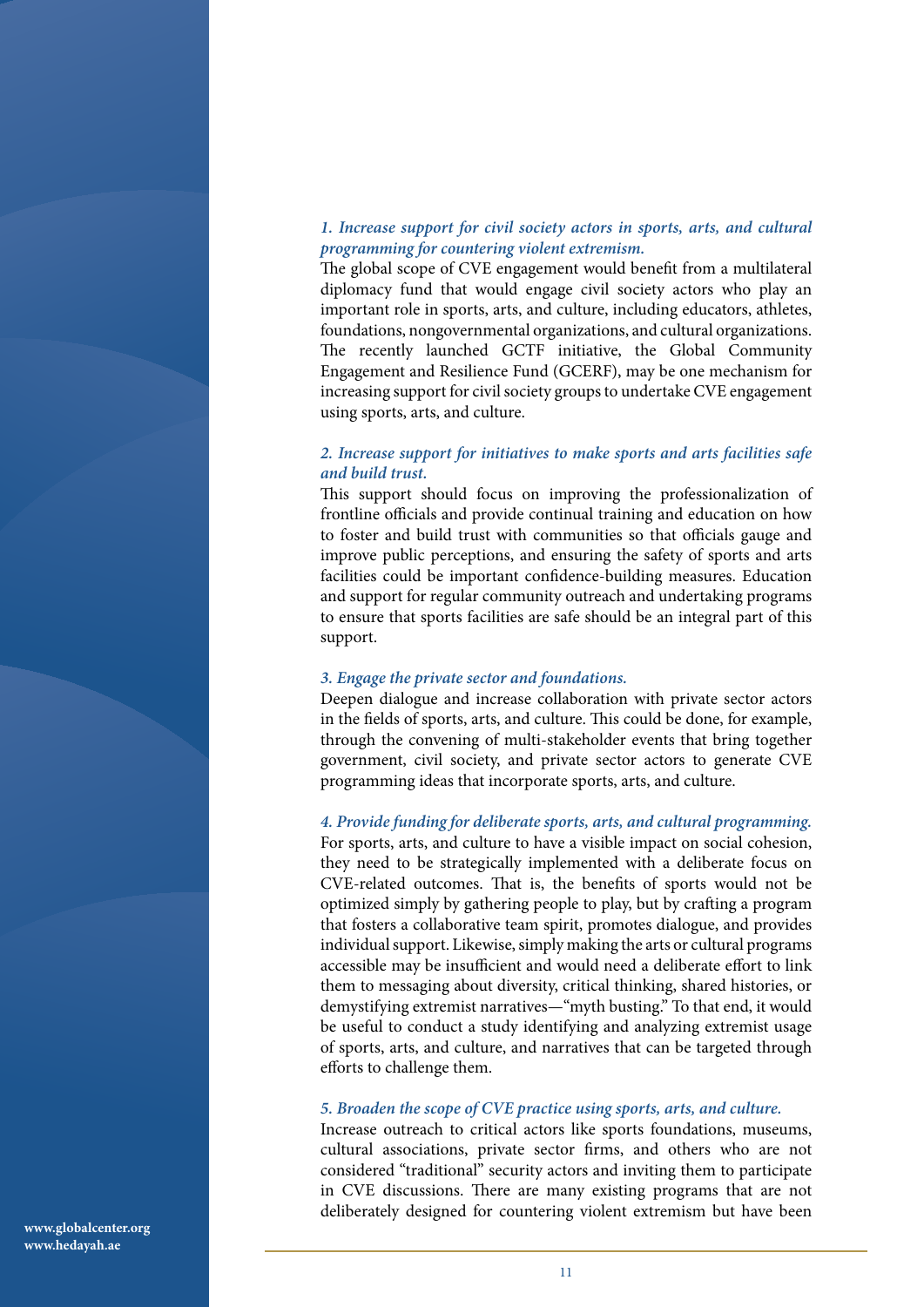identified as having attendant CVE benefits. Deepening engagement with these organizations and actors would help them to conceptualize and implement CVE initiatives that will be more acceptable to local communities and resonate with their culture and traditions. Sports, arts, and cultural programs for CVE purposes can also potentially expand and enhance existing CVE programs, or reinforce values learned, for example, in an educational setting.

#### *6. Ensure quality and sustainability of sports, arts, and cultural programming.*

Invest more resources in developing tailored needs assessments and in monitoring and evaluations to measure the impact of such programming. There should be frank discussions on lessons learned, particularly with local implementing partners. Engagement with local partners is crucial to ensuring that initiatives resonate with the needs, traditions, and cultures of local communities and that efforts to counter or challenge extremist narratives draw on extant resources that are more familiar to local audiences. Enhancing the cultural competency of CVE experts and deepening the cross-fertilization between regional and thematic expertise is important to the development of sustainable programs. In addition, regional and thematic expertise is vital to the development of sustainable programs. Finally, sports, arts, and cultural programs should be produced in accordance with professional and quality control standards.

*7. Support robust evaluations of sports, arts, and cultural programming.*  Programming for sports, arts, and culture needs to be supported by resources to undertake evaluations to better understand the CVE potential and impact of such initiatives. Implementers may be matched with external evaluators or funding grants must include provisions for an evaluator's time and analysis. While larger private sector sports, arts, and cultural actors may have such resources, smaller civil society groups often struggle to communicate the potential and impact of their efforts, or offer their lessons learned to inform future programming in a supportive environment.

> **www.globalcenter.org www.hedayah.ae**